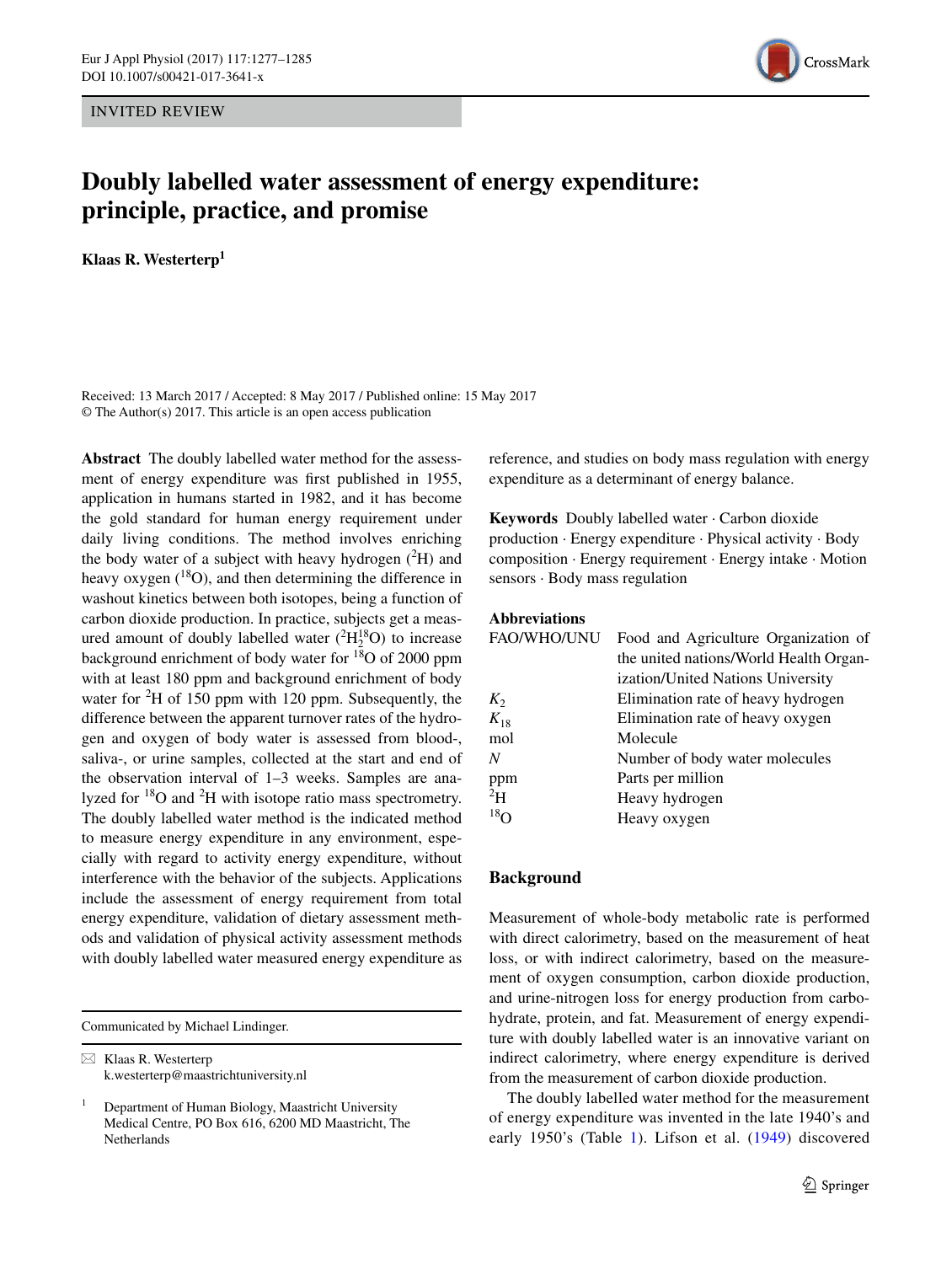<span id="page-1-0"></span>

|  |  | Table 1 Key articles in development of the doubly labelled water method for the measurement of energy expenditure |
|--|--|-------------------------------------------------------------------------------------------------------------------|
|  |  |                                                                                                                   |

- 1949 Discovery that the oxygen in respiratory carbon dioxide is in isotopic equilibrium with the oxygen in body water (Lifson et al. [1949\)](#page-7-0)
- 1955 Description of the measurement of carbon dioxide production from isotopic analysis of body water (Lifson and McClintock [1955\)](#page-7-1)
- 1964 Doubly labelled water assessment of the energy cost of fying in pigeons (LeFebvre [1964\)](#page-7-6)
- 1966 Review paper on a model for doubly labelled water assessment of energy expenditure in free-ranging animals (Lifson and McClintock [1966\)](#page-7-2)
- 1982 Validation of the doubly labelled water method for the measurement of energy expenditure in humans (Schoeller and Van Santen [1982](#page-8-2))
- 1988 Workshop on standardization of the doubly labelled water method for the measurement of energy expenditure in humans (Prentice [1990\)](#page-7-10)
- 1994 Symposium on advances in the doubly labelled water technique (Speakman and Roberts [1995\)](#page-8-3)

that the oxygen in respiratory carbon dioxide is in isotopic equilibrium with the oxygen in body water. Two mice and a rat were forced to breathe oxygen enriched with heavy oxygen  $(^{18}O)$ . The heavy oxygen subsequently appeared in the animals' body water and in expired carbon dioxide, leading to the conclusion that expired carbon dioxide derives its oxygen at least partly from body water. In a next experiment, animals were injected with  $18$ O-enriched water, showing that the enrichment of  $18$ O in body water and expired carbon dioxide were very similar and thus establishing isotopic exchange between body water and expired carbon dioxide. They performed subsequent studies on laboratory rats and mice to evaluate the potential of the invention to measure energy expenditure (Lifson and McClintock [1955\)](#page-7-1). In 1966, they published a review paper, which forms the basis of the technique for studies of energy expenditure in free-ranging animals (Lifson and McClintock [1966\)](#page-7-2).

Labelled water, water labelled with  ${}^{2}H$  and/or  ${}^{18}O$ , was initially applied to measure body composition. In a twocompartment model for body composition with the component fat-free mass and fat mass, water is an important constituent of fat-free mass (Pace and Rathbun [1945](#page-7-3)). Fat is free of water and the hydration of fat-free mass among healthy subjects is relatively constant. The hydration of fat-free mass decreases from 80% at birth to 73% at adult age Fomon et al. [1982\)](#page-7-4). Thus, fat-free mass can be calculated from a total body water measurement with  ${}^{2}H$  and/ or 18O dilution after drinking labelled water (Schoeller et al. [1980](#page-8-0)). Assessment of body composition by measuring total body water with isotope dilution is one of the two available methods, with the measurement of body volume with densitometry, for in vivo body composition measure-ment (Westerterp [2011\)](#page-8-1). The assumptions on the hydration and the density of body components are derived from carcass analysis. Alternative body composition techniques, including skinfold thickness, body impedance, total body electrical conductivity, dual energy X-ray absorptiometry, and magnetic resonance imaging, are double indirect. The techniques are validated against the two indirect methods including isotope dilution. A recent example is the

validation of the measurement of changes in body composition with bio impedance spectroscopy (Ellegård et al. [2016](#page-7-5)).

The frst applications of the doubly labelled water method for the measurement of energy expenditure were restricted to small animals because of the high cost of <sup>18</sup>O-enriched water. An early example is the measurement of the energy cost of fying in pigeons (LeFebvre [1964](#page-7-6)). My frst application of the method was measurement of the energy budget of breeding House Martins, a 20-g bird spending most of the day on the wing (Bryant and Westerterp [1980](#page-7-7)). Advances in analytical devices and reductions in the costs of  $^{18}$ O-enriched water led to the suggestion that the method was useful for application to the feld of human energy metabolism (Lifson et al. [1975\)](#page-7-8). Subsequently, the frst validation for the measurement of energy expenditure in humans was in 1982 (Schoeller and Van Santen [1982\)](#page-8-2).

Schoeller and Van Santen ([1982\)](#page-8-2) administered approximately 10 g of  $^{18}$ O en 5 g  $^{2}$ H to four young adults, one female and three males, after collecting a baseline urine sample for measurement of the background enrichment of body water for the two isotopes. Subsequent urine samples were collected at 6 h after the dose, directly after equilibration of the isotope dose with total body water, and 14 days later at the end of the observation interval. During this interval, energy expenditure was calculated from energy balance by taking the sum of dietary intake and the change in body stores as reference. The energy expenditure from the doubly labelled water method differed from dietary intake plus change in body composition by  $2 \pm 6\%$ . Thus, it was the frst study showing the validity of the doubly labelled water method for the measurement of energy expenditure in unrestricted humans. Later, validation studies, comparing doubly labelled water-assessed energy expenditure with simultaneously measured energy expenditure in a respiration chamber, showed that the method is accurate and has a precision of 2–8% (Schoeller [1988\)](#page-7-9).

In 1988, the method was already applied to humans in eight research centres and all users came together to discuss standardization of the method (Prentice [1990](#page-7-10)). Aspects included were isotope mass spectrometric analysis,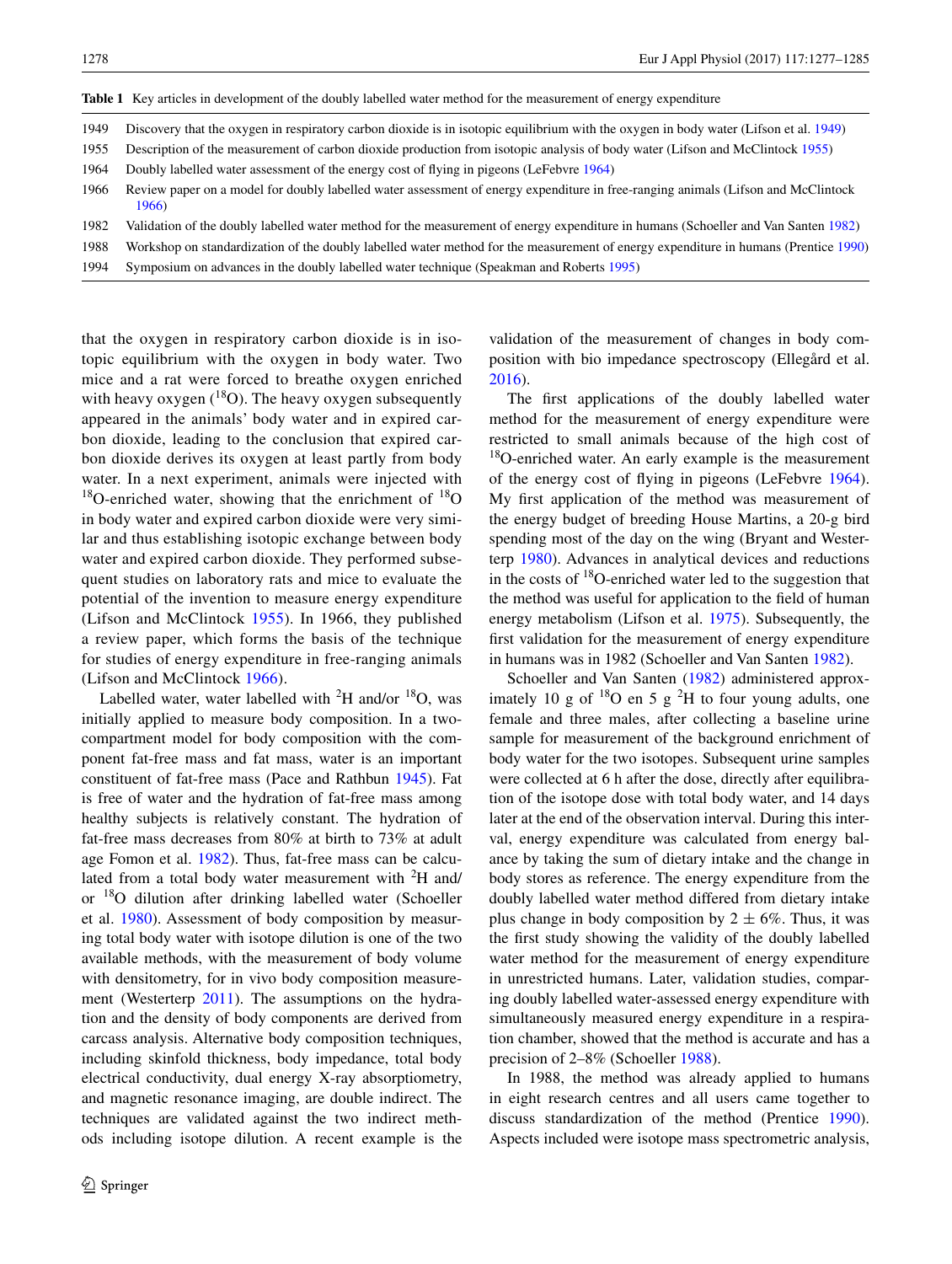calculation of isotopic pool sizes and fux rates, isotope fractionation corrections, changes in isotopic background, and converting carbon dioxide production to energy expenditure. A similar group presented further advances in the doubly labelled water technique in a workshop at the 78th annual Experimental Biology meeting (Speakman and Roberts [1995\)](#page-8-3). Here, the protocol and analytical requirements for application of the doubly labelled water method were further defned and results were presented on a between laboratory comparison.

Since the mid 1980s, the use of the method has expanded enormously (Speakman [1998\)](#page-8-4). The number of human studies as published in peer-reviewed journals rapidly increased to a steady level around 40 per year from 1995 onwards. It has become the gold standard for human energy requirement under daily living conditions (FAO/WHO/UNU [1985,](#page-7-11) [2004](#page-7-12)). Further applications include energy cost of clinical conditions (Van der Kuip et al. [2007\)](#page-8-5), activity costs in relation to body mass (Prentice et al. [1996\)](#page-7-13) and age (Speakman and Westerterp [2010\)](#page-8-6), and under extreme conditions like endurance exercise (Westerterp et al. [1986;](#page-8-7) Cooper et al. [2011](#page-7-14)) and at high altitude (Westerterp et al. [1992](#page-8-8)).

# **Principle**

The method to measure energy expenditure with doubly labelled water is based on the difference between the apparent turnover rates of the hydrogen and oxygen of body water as a function of carbon dioxide production. It involves enriching the body water of a subject with heavy oxygen  $(^{18}O)$  and heavy hydrogen  $(^{2}H)$  and then determining the difference in washout kinetics between both isotopes. The oxygen isotope is lost as water and as carbon dioxide, due to exchange in the bicarbonate pools. The hydrogen isotope is lost as water only (Fig. [1\)](#page-2-0). In its simplest form, carbon dioxide production can be calculated with the formula:

$$
rCO_2(mol) = (N/2) (K_{18} - K_2),
$$

where  $rCO<sub>2</sub>$  is the carbon dioxide production, *N* is the body water volume in mol, the value 2 is a constant refecting that 1 mol  $CO_2$  removes two atoms of oxygen, and  $K_{18}$  and  $K<sub>2</sub>$  are the elimination rates of heavy oxygen and heavy hydrogen, respectively.

The equation as presented above requires adjustment for incorporation of the two isotopes in other molecules than body water and carbon dioxide and for isotope fractionation when the isotopes are eliminated in water vapor and carbon dioxide. Examples of incorporation are exchange with labile hydrogen in protein and labile oxygen in phosphate and carboxyl. Thus, the isotope dilution space of  ${}^{2}H$ is on average  $4\%$ , and the isotope dilution space of  $^{18}O$ 



<span id="page-2-0"></span>**Fig. 1** Principle of measurement of carbon dioxide production with doubly labelled water  $(^{2}H_{2}^{18}O)$ . After administration of water labelled with heavy oxygen  $(^{18}O)$  and heavy hydrogen  $(^{2}H)$ , the two isotopes mix with the body water, where  $^{18}$ O exchanges with CO<sub>2</sub> in the bicarbonate pools as well. Thus, the elimination rate of <sup>2</sup>H  $(K_2)$  is a measure for water loss (rH<sub>2</sub>O) and the elimination rate of <sup>18</sup>O ( $K_{18}$ ) is a measure for  $rH_2O$  plus carbon dioxide production ( $rCO_2$ ), and  $rCO_2 = K_{18} - K_2$ 

is on average 1% larger than the total body water volume (Schoeller et al. [1980](#page-8-0)). Fractionation occurs, because heavy isotopes vapourize less readily and thus water vapour as lost through skin and breath is slightly less enriched for  ${}^{2}$ H and  ${}^{18}$ O than body water. In addition, carbon dioxide is about 4% more enriched for  $^{18}$ O than body water (Schoeller et al. [1986a\)](#page-8-9). The generally adopted formula for the calculation of carbon dioxide production from apparent turnover rates of the hydrogen and oxygen of body water, with correction for incorporation and fractionation, is (Schoeller et al. [1986b](#page-8-10)):

$$
rCO_2(mol) = (N/2.078) (1.01K_{18} - 1.04K_2) - 0.0246r_{GF},
$$

where  $r_{\text{GF}}$  is the rate of water loss via fractionating gaseous routes and is estimated as 1.05 N ( $K_{18} - K_2$ ).

Validation studies were typically performed with simultaneously measurement of carbon dioxide production in a respiration chamber. Thus, the accuracy was shown to be within 2% with a coefficient of variation of  $2\n-12\%$  (Schoeller [1988;](#page-7-9) Speakman [1998](#page-8-4)). Validation studies included sedentary conditions as well as measurements at highactivity levels where subjects performed heavy bicycle ergometer work (Westerterp et al. [1988\)](#page-8-11). The results demonstrated the utility of the doubly labelled water method for the determination of carbon dioxide production in the range of activity levels in daily life.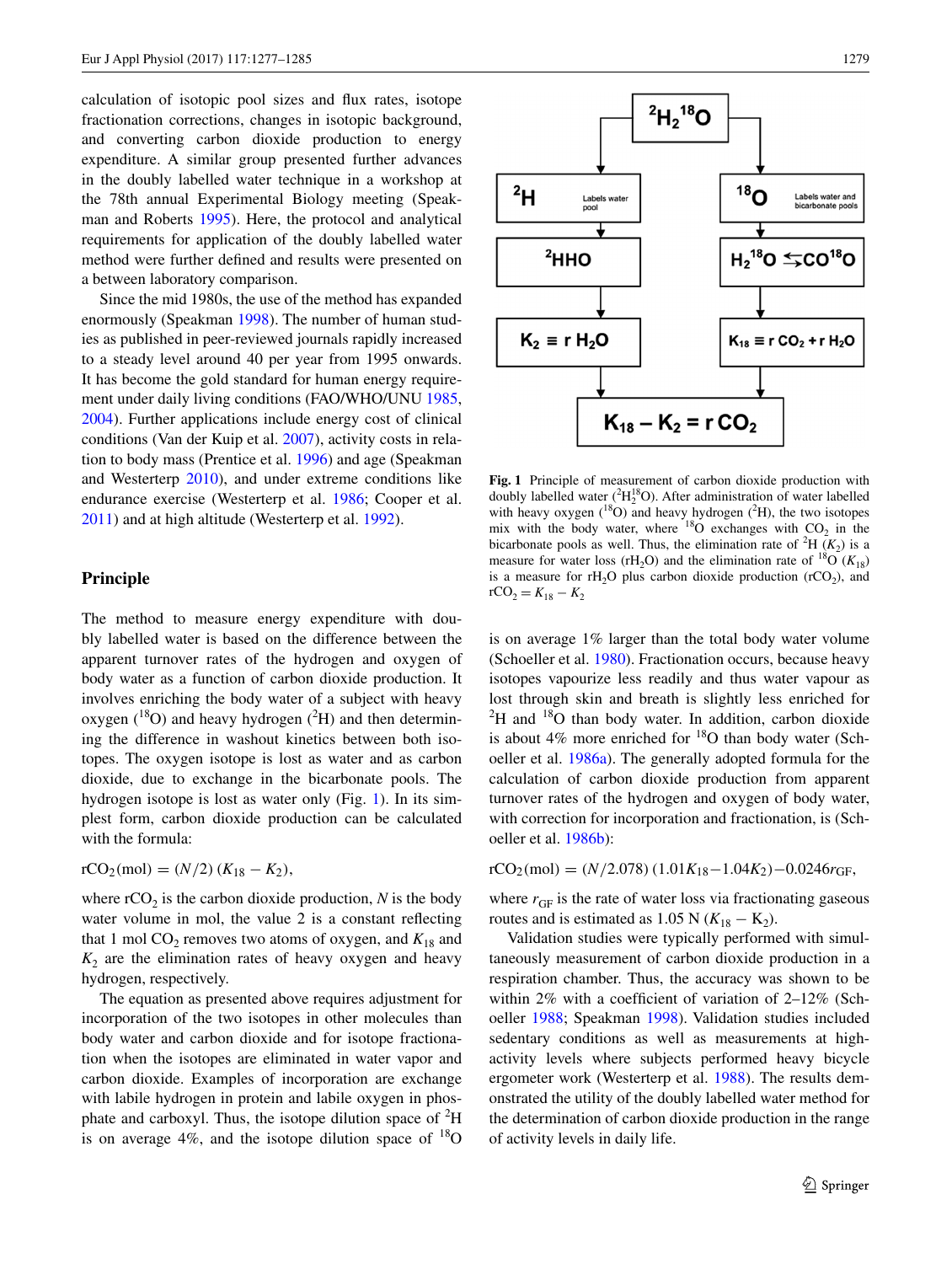# **Methodological aspects**

Application of the doubly labelled method for the measurement of energy expenditure includes design of a protocol, preparation of the isotope dose, sample collection, sample analysis, and calculation of energy expenditure from the results obtained (Table [2](#page-3-0)). The most critical step is sample analysis, ideally performed in a dedicated laboratory with specifc sample preparation systems and an isotope ratio mass spectrometer (Speakman [1997\)](#page-8-12). One can set up a laboratory or send samples away to get them analyzed. There are commercial laboratories and some university laboratories performing analyses of external samples.

With regard to the protocol, the optimal observation interval for the measurement of energy expenditure with doubly labelled water is one to three times the biological half-life of the isotopes (Lifson and McClintock [1966](#page-7-2)). The biological half-life of  $18$ O ranges from 3 days in young children or extremely active adult subjects to about 10 days in very sedentary adult and old subjects (Westerterp [1999\)](#page-8-13). In addition, measuring energy expenditure under daily living conditions with weekly cycles of physical activity routines, one often measures over multiples of a week. Thus, a typical observation interval is 1 week in children and endurance athletes, 2 weeks in adult subjects, and 3 weeks in the elderly.

With regard to the isotope dose, body water volume of the subject mainly determines the isotope dose. Larger subjects require more isotopes, as do men compared to similar mass women, because of their larger body water containing fat-free mass. The ultimate determinant of the dose is the fnal body water enrichment of the isotopes at the end of the observation interval, in combination with the variation in background enrichment and the analysis precision of body water samples. With the current sample analysis precision with isotope ratio mass spectrometry, subjects are dosed with at least 1.8 g water/kg body water of water with  $10\%$  <sup>18</sup>O atoms and 0.12 g water/kg body water of water with  $99\%$  <sup>2</sup>H atoms (International Atomic Energy Agency [2009](#page-7-15)). Thus, the initial background enrichment of body water for  $18$ O of 2000 ppm

is increased with 180 ppm and the initial background enrichment of body water for  ${}^{2}H$  of 150 ppm is increased with 120 ppm, or slightly higher values. The doubly labelled water method is considered safe for subjects of all ages, with no indications of health effects of the two isotopes at these concentrations (Leatherdale and Jones [1991\)](#page-7-16).

With regard to sample collection, body water enrichment for  $18$ O and  $2$ H is measured in blood-, saliva-, or urine samples. Different body fuids are subject to different degrees of isotope fractionation and thus are not combined in the same protocol (Prentice [1990\)](#page-7-10). Usually urine is chosen, where one should ensure that the urine has not been in the bladder for longer time, preventing accurate timing of the sample. A typical protocol starts with collection of a sample before isotope dose administration, to measure the background body water enrichment. The next sample is collected directly after dose administration and equilibration with the total body water. In healthy young adults, steadystate enrichment of the body water is reached around 2.5 h of ingestion of the isotope (Jankowski et al. [2004\)](#page-7-17). Most studies allow a 4–6 h equilibration time. In larger subjects with a larger body water compartment, where equilibration takes longer, a protocol is adopted with overnight equilibration (Van Marken Lichtenbelt et al. [1994](#page-8-14)). In the simplest protocol, subsequent isotope elimination is determined by collecting one sample at the end of the observation interval, usually after 1–3 weeks, the two-point method.

Initially, it was preferred to calculate isotope elimination from serial samples, collected on a daily basis, the multipoint method (Cole and Coward [1992\)](#page-7-18). Daily sampling improves the precision of the measurement because the results are calculated from more analyses, reducing the analytical variation by averaging (Schoeller et al. [1995](#page-8-15)). However, there might be substantial day-to-day differences in isotope elimination rate due to daily variation in energy expenditure. Nowadays, a protocol is indicated with at least two independent samples at the start and at the end of the observation interval. A protocol allowing for differences in equilibration time between subjects and for analytical variation is the 'Maastricht protocol' (Westerterp et al. [1995](#page-8-16)). The isotope dose is administered, after collecting a

<span id="page-3-0"></span>

| <b>Table 2</b> Critical<br>methodological aspects of the<br>doubly labelled water method<br>for the measurement of energy<br>expenditure in humans | Observation interval<br>Isotope dose | 1 to 3 weeks<br>>1.8 g water/kg body water with $10\%$ <sup>18</sup> O<br>$>0.12$ g water/kg body water with 99% <sup>2</sup> H |
|----------------------------------------------------------------------------------------------------------------------------------------------------|--------------------------------------|---------------------------------------------------------------------------------------------------------------------------------|
|                                                                                                                                                    | Sample collection                    | Background sample before dose                                                                                                   |
|                                                                                                                                                    |                                      | Two independent samples directly after dose equilibration                                                                       |
|                                                                                                                                                    |                                      | Two independent samples at the end of the observation interval                                                                  |
|                                                                                                                                                    | Sample analysis                      | Accuracy 0.5 ppm for both isotopes                                                                                              |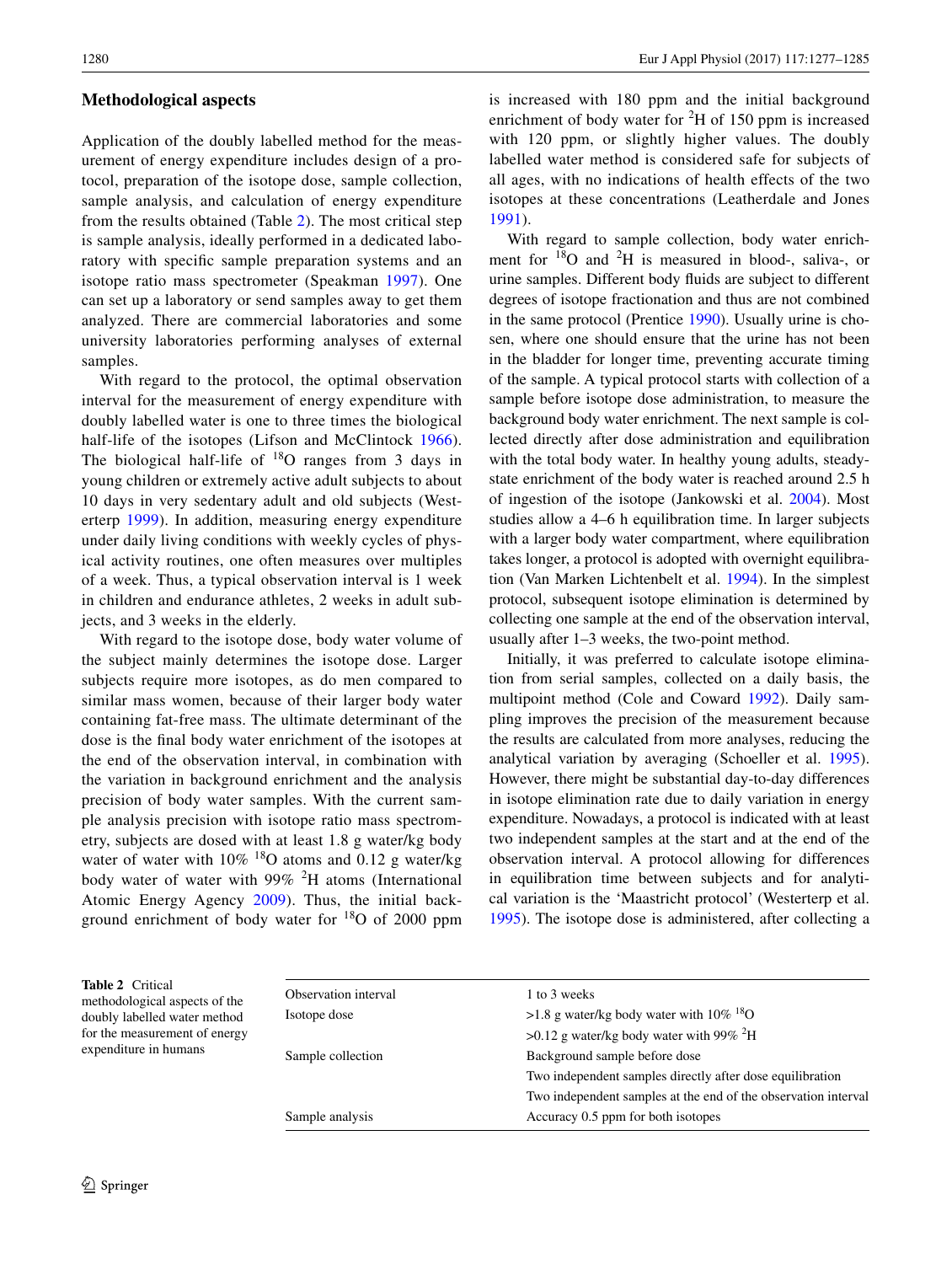background sample, as a last consumption before the night. After overnight equilibration, two independent early morning samples are collected at the frst day and with weekly intervals of the subsequent observation interval. Samples are preferably stored in glass vials with airtight caps to prevent isotope exchange through perfusion (Westerterp et al. [1995](#page-8-16)) and isotope fractionation through evaporation (Schoeller et al. [1986a\)](#page-8-9).

With regard to sample analysis, this is the most critical step in doubly labelled water assessment of energy expenditure. The isotopes are generally measured in the form of simple gases such a  $H_2$  and  $CO_2$ . Water from blood-, saliva-, or urine samples is converted or equilibrated with  $H_2$  and with  $CO_2$ , and the enrichment of the two gases is measured with isotope ratio mass spectrometry. As an example, Fig. [2](#page-4-0) shows a preparation line for hydrogen,



**Fig. 2** Preparation line for hydrogen gas samples at the Stable Isotope Geology Unit of the Scottish Universities Research and Reactor Centre in East Kilbride, Scotland 1977. The glass system is connected to a rotary pump (*1*) and a mercury diffusion pump (*2*) to create high vacuum. A blood-, saliva-, or urine sample in a sealed glass capillary is placed in a tube cracker (*3*), connected to the system and the system is pumped to vacuum. Then, the capillary is broken and water in the sample is frozen in a U-tube surrounded by liquid nitrogen in a dewar vessel (*4*). Subsequently, the frozen water is evaporated and passes a uranium furnace kept at 600 °C (*5*), where it is converted to hydrogen gas. The hydrogen gas is absorbed in a charcoal tube surrounded by liquid nitrogen in a dewar vessel (*6*). Finally, the charcoal tube with the sample is closed and transferred to an isotope ratio mass spectrometer for analysis

where water from blood-, saliva-, or urine samples is converted to hydrogen gas. Carbon dioxide for  $^{18}$ O analysis is typically prepared by equilibration. Water evaporated from a sample is frozen in an empty tube, an amount of carbon dioxide of known  $^{18}O$  is added, and equilibration takes place by leaving the sample water with the  $CO<sub>2</sub>$  for several hours to a day at a fxed temperature between 25 and 40 °C. Since the start of the doubly labelled water method for the measurement of energy expenditure, sample preparation and analysis remains a dedicated and timeconsuming procedure. In 1985, a rapid analytical technique for the determination of energy expenditure by the doubly labelled water method was described (Barrie and Coward [1985](#page-6-0)). An automated system was produced, for simultaneous analysis of  ${}^{2}H$  and  ${}^{18}O$  enrichment in body water samples, comprising two mass spectrometer analyzers (Aqua-Sira, VG-IsoGas, Middlewich, Cheshire, UK). The company sold at least seven systems, three to laboratories in the UK, and one in The Netherlands, France, Italy, and Australia, where only two laboratories got the system going and subsequently used it for some 15 years. The main bottleneck was a memory effect, because water introduced in the system is not completely removed when one sample is substituted for another. The memory results from adsorption of water on the walls of the system and in the uranium furnace. Nowadays, memory problems are still a bottleneck in sample analysis for doubly labelled water assessment of energy expenditure (Thorsen et al. [2011](#page-8-17); Berman et al. [2012](#page-7-19)). Current methodology for sample analysis has an accuracy of at least 0.5 ppm for both isotopes (Wong and Clarke [2012](#page-8-18), [2015\)](#page-8-19), resulting in a coeffcient of variation of the doubly labelled water method for the measurement of energy expenditure between 4 and 8% (Schoeller [1983\)](#page-7-20).

With regard to calculation of energy expenditure, the doubly labelled water method measures carbon dioxide production, requiring an estimate of the energy equivalent of carbon dioxide for conversion to energy expenditure. The energy equivalent of carbon dioxide is a function of the substrate mixture being oxidized. It ranges from a minimum of 21.1 kJ/l for pure carbohydrate oxidation to 27.8 kJ/l for pure fat oxidation (Table [3\)](#page-4-1). For a typical western diet, 55 energy% carbohydrate, 15 energy% protein, and 30 energy% fat, the energy equivalent of carbon dioxide is 23.5 kJ/l. Extreme values are 22.1 and 25.5 for

<span id="page-4-1"></span><span id="page-4-0"></span>**Table 3** Nutrients and resulting energy equivalents of oxygen and carbon dioxide when metabolized (Brouwer [1957\)](#page-7-21)

| Nutrient     | Oxygen $(kJ/l)$ | Carbon dioxide (kJ/l) |  |
|--------------|-----------------|-----------------------|--|
| Carbohydrate | 21.1            | 21.1                  |  |
| Protein      | 18.7            | 23.4                  |  |
| Fat          | 19.6            | 27.8                  |  |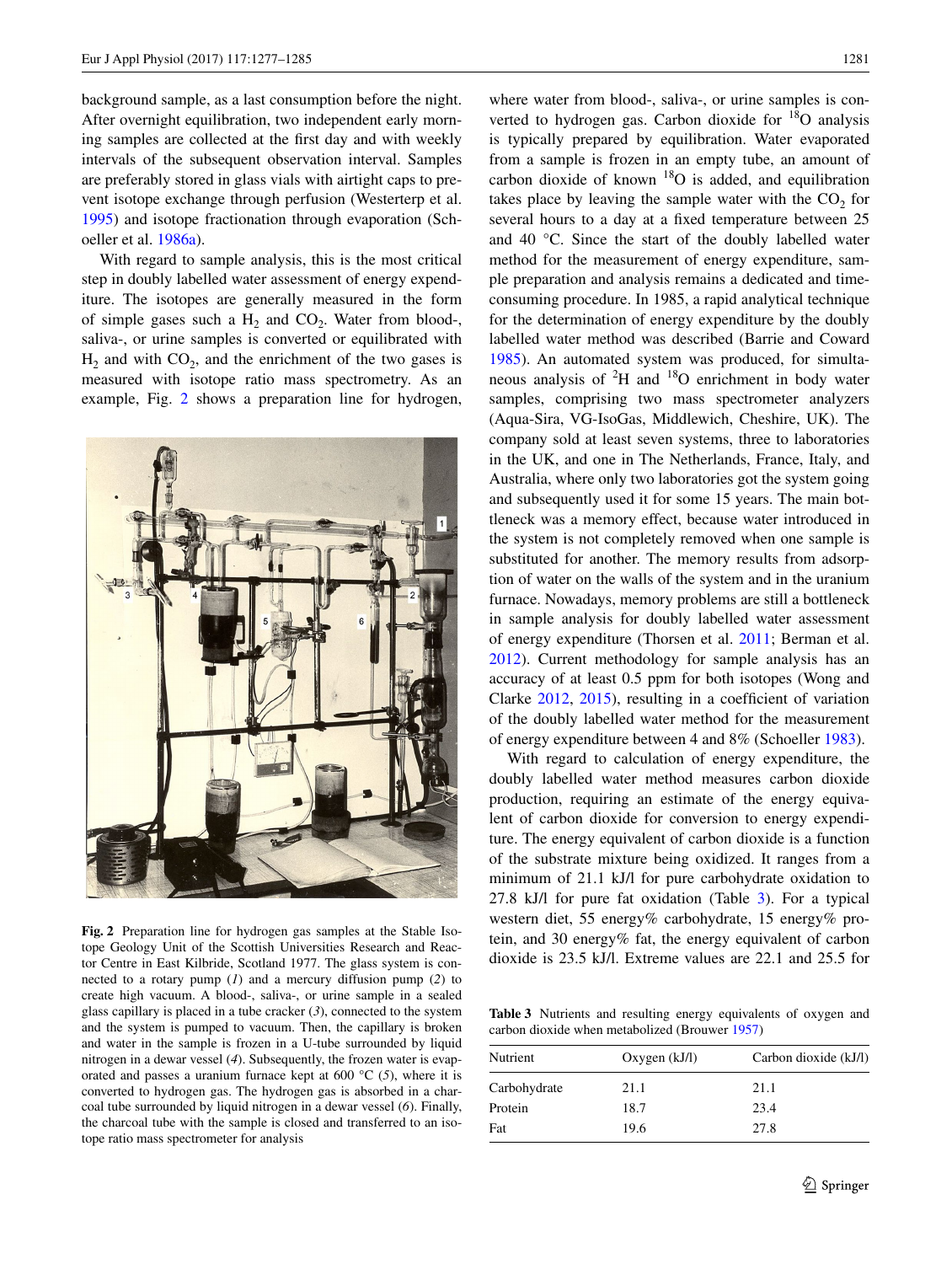a very low-fat diet, 75 energy% carbohydrate, 15 energy% protein, and 10 energy% fat, and a very high-fat diet, 25 energy% carbohydrate, 15 energy% protein, and 60 energy% fat, respectively. Measuring the respiratory quotient or predicting the respiratory quotient from the composition of the diet will result in negligible errors not exceeding  $\pm 2\%$  (Black et al. [1986](#page-7-22)).

# **Promise**

The doubly labelled water method is the only method to measure energy expenditure in any environment, especially with regard to activity energy expenditure, where there is no interference with the behaviour of the subjects. Thus, the method is primarily applied for the measurement of the physical activity level of subjects. Additional applications include the assessment of energy requirement from total energy expenditure, validation of dietary assessment methods and validation of physical activity assessment methods with doubly labelled water measured energy expenditure as reference, and studies on body mass regulation with energy expenditure as a determinant of energy balance.

### **Measuring physical activity level**

Doubly labelled water assessment of energy expenditure is primarily applied for the measurement of the physical activity level of subjects. To compare the physical activity level within and between subjects, total energy expenditure is divided by resting energy expenditure, resulting in a figure without dimension: physical activity level  $=$  total energy expenditure/resting energy expenditure (FAO/ WHO/UNU [2004\)](#page-7-12). Dividing total energy expenditure by resting energy expenditure adjusts for differences in body size and composition. A larger subject has higher resting energy expenditure than a smaller subject. Total energy expenditure is higher as well, and divided by resting energy expenditure may result in a comparable physical activity level to a smaller subject. Data on doubly labelled waterassessed total energy expenditure show limits to physical activity level. In our site, data were compiled from studies performed since the start of the application in the 1980's. The sample includes individuals aged 18 years or over, with a wide range for age, height, mass, and body mass index. Despite the wide variation in subject characteristics, there is a narrow range of physical activity level of the subjects (Fig. [3\)](#page-5-0). The physical activity level for 'sustained lifestyles' ranges between 1.1–1.2 and 2.0–2.5 as suggested from earlier analyses (Black et al. [1996\)](#page-7-23). Women and men show no difference in physical activity level. The minimum value of 1.1–1.2 is for a subject with no physical activity,



<span id="page-5-0"></span>**Fig. 3** Frequency distribution of the value of the physical activity level, total energy expenditure as a multiple of resting energy expenditure, including all adult subjects with doubly labelled water-assessed energy expenditure in Maastricht until 2016: women (*N* = 358, *closed bars*) and men  $(N = 490, open bars)$ 

total energy expenditure being the sum of basal metabolic rate, and diet-induced energy expenditure. The maximum value of 2.0–2.5 is determined by energy intake (Wester-terp [1998\)](#page-8-20). Higher values are difficult to maintain over a long period of time and generally result in mass loss, unless energy intake is supplemented. Physical activity level of a subject can be classifed in three categories as defned by the last FAO/WHO/UNU expert consultation on human energy requirements (FAO/WHO/UNU [2004](#page-7-12)). The physical activity level value for sedentary and light activity lifestyles ranges between 1.40 and 1.69, for moderately active or active lifestyles between 1.70 and 1.99, and for vigorously active lifestyles between 2.00 and 2.40.

# **Validation of dietary‑ and physical activity assessment methods**

The doubly labelled water method has become the gold standard for the assessment of energy requirement (FAO/ WHO/UNU [1985,](#page-7-11) [2004](#page-7-12)). Assessment of energy expenditure with doubly labelled water has demonstrated that selfreport measures of food intake and physical activity are not accurate (Dhurandhar et al. [2015\)](#page-7-24). There is not yet a method for the accurate determination of habitual dietary intake, and thus, energy requirement is derived from measured energy expenditure (Schoeller et al. [1990](#page-8-21); Trabulsi and Schoeller [2001\)](#page-8-22). Most studies show a lower value for reported energy intake compared with measured total energy expenditure. Underreporting of habitual intake can be explained by under-recording and under-eating (Goris et al. [2000](#page-7-25); Goris and Westerterp [1999](#page-7-26)). In a clinical setting, the increased awareness of the nursing staff resulted in the opposite, overreporting of intake. Carefully collected energy intake data were inaccurate to such a degree as to be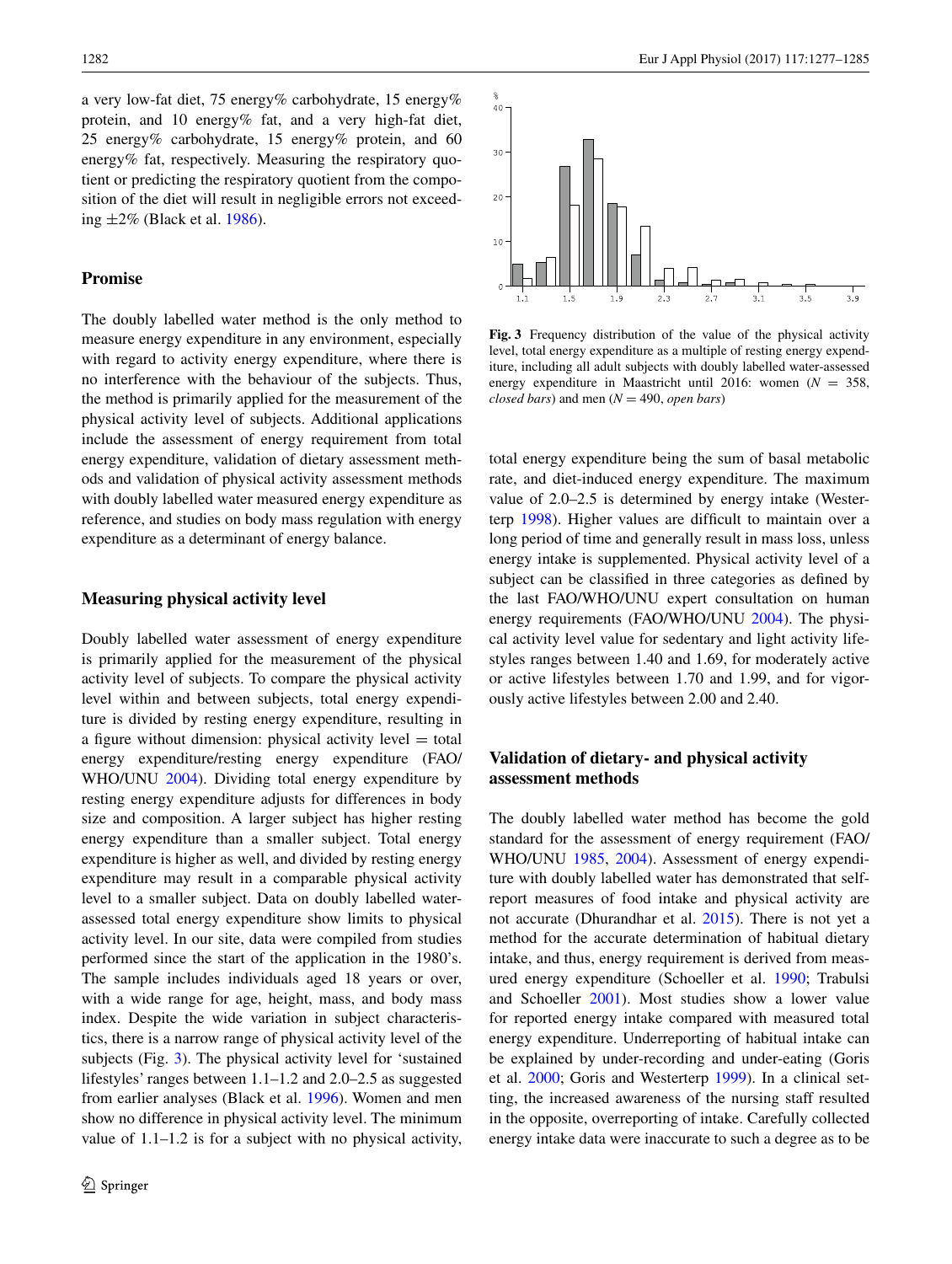useless (Stallings et al. [1996](#page-8-23)). Reported intake remains not a suitable marker for energy requirement as evaluated with doubly labelled water (Lopes et al. [2016](#page-7-27); Lins et al. [2016](#page-7-28)). Current development for improvement includes the use of micro-cameras to take pre- and post-meal photographs (Ptomey et al. [2015](#page-7-29); Delisle Nyström et al. [2016](#page-7-30); Pettitt et al. [2016\)](#page-7-31). So far, doubly labelled water remains the reference for energy requirement, in healthy subjects as well as in patients (Prelack et al. [2017\)](#page-7-32) and in athletes (Morehen et al. [2016\)](#page-7-33).

Doubly labelled water measured energy expenditure not only is the current reference for energy requirement and improvement of dietary assessment methods but also for physical activity assessment methods.

New technology has resulted in a growing number of physical activity monitors to evaluate the activity level of an individual. The validity of activity monitors, as derived from studies using doubly labelled water-assessed activity energy expenditure as a reference, is not always sufficient. In a review on the performance of 11 different monitors, only three could explain more than 50% of the variation in activity-induced energy expenditure or physical activity level between subjects (Westerterp [2014\)](#page-8-24). A more recent review confrmed that there is a large heterogeneity across studies in the performance of accelerometers to estimate activity-induced energy expenditure (Jeran et al. [2016](#page-7-34)). Most wearable devices do not yet provide a valid estimate of total energy expenditure (Murakami et al. [2016\)](#page-7-35).

# **Studies on body mass regulation**

Doubly labelled water-assessed energy expenditure is a key parameter in studies on body mass regulation, where energy expenditure is a determinant of energy balance. The last decades, the prevalence of overweight and obesity has increased worldwide. Initially, it was suggested that modern inactive lifestyles were the predominant factor in the increasing prevalence of overweight and obesity (Prentice and Jebb [1995](#page-7-36)). The physical activity level and thus energy needs should have declined faster than energy intake as encouraged by the increasing availability of highly palatable foods. However, analysis of doubly labelled water-assessed physical activity level for trends over time showed that activity-induced energy expenditure has not declined over the same period that obesity rates have increased, and total energy expenditure of modern man is in line with energy expenditure in wild mammals (Westerterp and Speakman [2008\)](#page-8-25). The relation between daily energy expenditure and body mass suggests that increase in energy intake has driven the increase in body mass (Swinburn et al. [2009](#page-8-26)). Physical activity level, as assessed with doubly labelled water, was

shown to promote normal growth and accretion of fatfree mass (Butte et al. [2016\)](#page-7-37). At adult age, an increase in physical activity level results only in modest mass loss or in some cases mass gain (Thomas et al. [2012\)](#page-8-27).

Limitations of the doubly labelled water method for the measurement of energy expenditure are the length of the observation interval and the time-consuming sample analysis procedure. The observation interval ranges between 3 days in young children or extremely active adult subjects and 3 or 4 weeks in very sedentary and old subjects (Schoeller [1983;](#page-7-20) Westerterp [1999](#page-8-13)). Over shorter intervals, the change in isotope enrichment is too small to obtain a precise measure of the elimination rate. After longer intervals, the fnal enrichment cannot be measured precisely, getting too close to background values. Isotope analysis remains time-consuming, despite the development of on alternative for the traditional sample preparation and subsequent measurement of isotope enrichment with isotope ratio mass spectrometry. Immediate measurement of isotope enrichment in biological samples with laser absorption spectrometry can be performed in minutes (Thorsen et al. [2011;](#page-8-17) Berman et al. [2012\)](#page-7-19). However, memory problems necessitate conditioning of the system by repeated sample injections, increasing the analysis time to 1 h for both isotopes. In addition, one cannot measure the initial samples with high enrichment and the fnal samples with low enrichment on the same day.

In conclusion, the doubly labelled water method for the measurement of total energy expenditure is a valuable addition to the spectrum of indirect calorimetry methods. It is the indicated method for the measurement of energy expenditure in unrestrained subjects in their normal surroundings. Then, the typical observation interval of one or more weeks can cover the regular cycle of activity routines or effects of exercise interventions on total energy expenditure.

#### **Compliance with ethical standards**

**Confict of interest** The author has no confict of interest.

**Open Access** This article is distributed under the terms of the Creative Commons Attribution 4.0 International License ([http://crea](http://creativecommons.org/licenses/by/4.0/)[tivecommons.org/licenses/by/4.0/](http://creativecommons.org/licenses/by/4.0/)), which permits unrestricted use, distribution, and reproduction in any medium, provided you give appropriate credit to the original author(s) and the source, provide a link to the Creative Commons license, and indicate if changes were made.

# **References**

<span id="page-6-0"></span>Barrie A, Coward WA (1985) A rapid analytical technique for the determination of energy expenditure by the doubly labelled water method. Biomed Mass Spectrom 12:535–541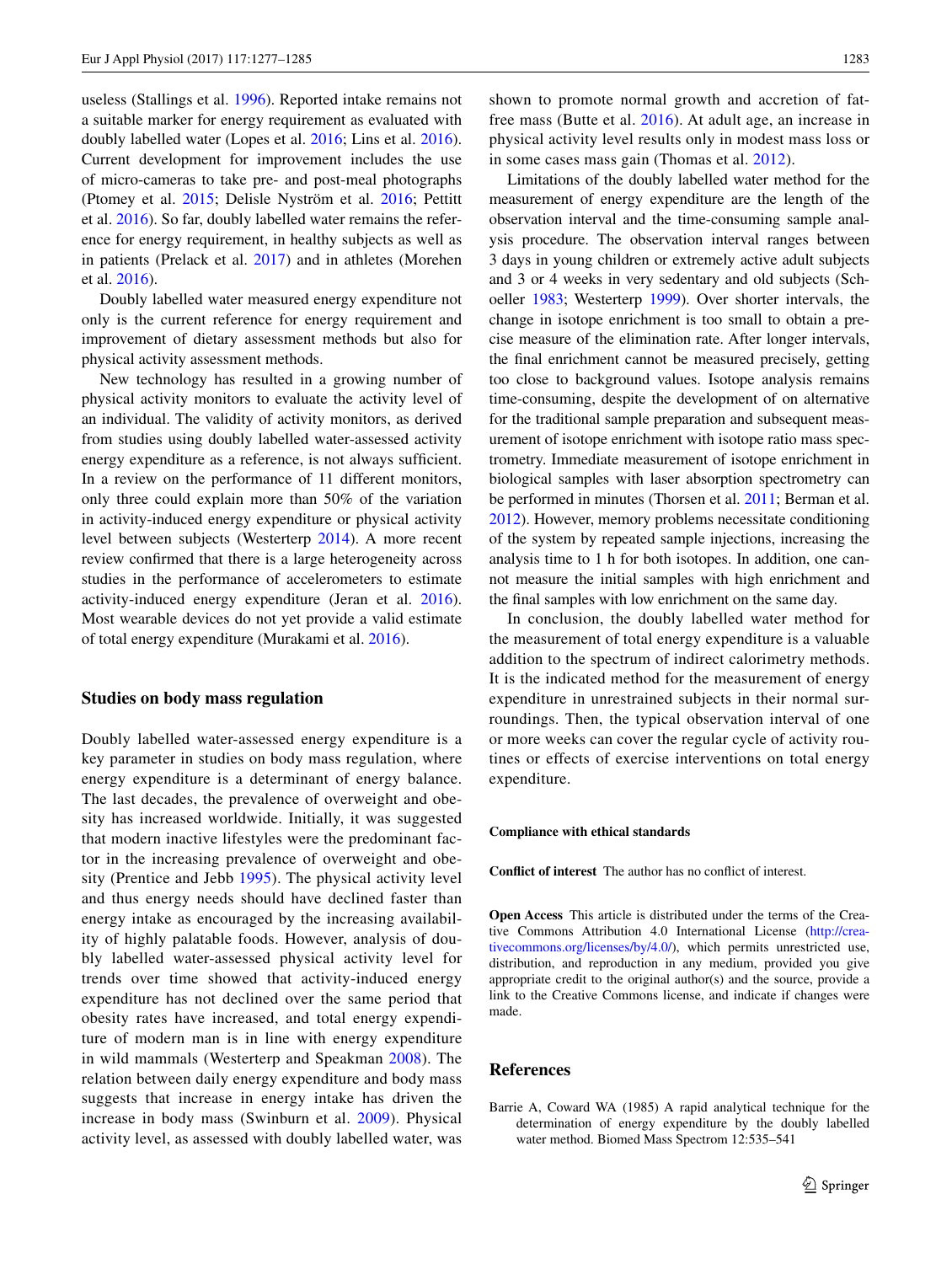- <span id="page-7-19"></span>Berman ES, Fortson SL, Snaith SP, Gupta M, Baer DS, Chery I, Blanc S, Melanson EL, Thomson PJ, Speakman JR (2012) Direct analysis of *∂*<sup>2</sup> H and *∂*18O in natural and enriched human urine laserbased, off-axis integrated cavity output spectroscopy. Anal Chem 84:9768–9773
- <span id="page-7-22"></span>Black AE, Prentice AM, Coward WA (1986) Use of food quotients to predict respiratory quotients for the doubly-labelled water method of measuring energy expenditure. Hum Nutr: Clin Nutr 40C:381–391
- <span id="page-7-23"></span>Black A, Coward W, Cole T, Prentice A (1996) Human energy expenditure in affuent societies: an analysis of 574 doubly labelled water measurements. Eur J Clin Nutr 50:72–92
- <span id="page-7-21"></span>Brouwer E (1957) On simple formulae for calculating the heat expenditure and the quantities of carbohydrate and fat oxidized in metabolism of men and animals from gaseous exchange) oxygen intake and carbonic acid output) and urine-N. Acta Physiol Neerl 6:795–802
- <span id="page-7-7"></span>Bryant DM, Westerterp KR (1980) The energy budget of the House Martin (*Delichon urbica*). Ardea 68:91–102
- <span id="page-7-37"></span>Butte NF, Puyau MR, Wilson TA, Liu Y, Wong WW, Adolph AL, Zakeri IF (2016) Role of physical activity and sleep duration in growth and body composition of pre-school aged children. Obesity 24:1328–1335
- <span id="page-7-18"></span>Cole TJ, Coward WA (1992) Precision and accuracy of doubly labeled water energy expenditure by multipoint and two-point methods. Am J Physiol 263:E965–E973
- <span id="page-7-14"></span>Cooper JA, Nguyen DD, Ruby BC, Schoeller DA (2011) Maximal sustained levels of energy expenditure in humans during exercise. Med Sci Sports Exerc 43:2359–2367
- <span id="page-7-30"></span>Delisle Nyström C, Forsum E, Henriksson H, Trolle-Lagerros Y, Larsson C, Maddison R, Timpka T, Löf M (2016) A mobile phone based method to assess energy and food intake in young children: a validation study against the doubly labelled water method and 24 h dietary recalls. Nutrients 8(1):E50. doi:[10.3390/nu8010050](http://dx.doi.org/10.3390/nu8010050)
- <span id="page-7-24"></span>Dhurandhar NV, Schoeller D, Brown AW, Heymsfeld SB, Thomas D, Sørensen TI, Speakman JR, Jeansonne M, Allison DB (2015) Energy balance measurement: when something is *not* better than nothing. Int J Obes 39:1109–1113
- <span id="page-7-5"></span>Ellegård L, Bertz F, Winkvist A, Bosaeus I, Brekke HK (2016) Body composition in overweight and obese women postpartum: bioimpedance mehods validated by dual energy X-ray absorptiometry and doubly labeled water. Eur J Clin Nutr 70:1181–1188
- <span id="page-7-11"></span>FAO/WHO/UNU (1985) Energy and protein requirements. WHO Technical Report Series 724. Geneva, Switzerland
- <span id="page-7-12"></span>FAO/WHO/UNU (2004) Human energy requirements. FAO food and nutrition report series 1. Rome, Italy
- <span id="page-7-4"></span>Fomon SJ, Haschke F, Ziegler EE, Nelson SE (1982) Body composition of reference children from birth to age 10 years. Am J Clin Nutr 35(Suppl 5):1169–1175
- <span id="page-7-26"></span>Goris AH, Westerterp KR (1999) Underreporting of habitual food intake is explained by undereating in highly motivated lean women. J Nutr 129:878–882
- <span id="page-7-25"></span>Goris AH, Westerterp-Plantenga MS, Westerterp KR (2000) Undereating and underrecording of habitual food intake in obese men: selective underreporting of fat intake. Am J Clin Nutr 71:130–134
- <span id="page-7-15"></span>International Atomic Energy Agency (2009) Assessment of body composition and total energy expenditure in humans using stable isotope techniques. IAEA human health series 3. Vienna, Austria
- <span id="page-7-17"></span>Jankowski CM, Sonko BJ, Gozansky WS, Kohrt WM (2004) Deuterium dilution: the time course of  ${}^{2}H$  enrichment in saliva, urine, and serum. Clin Chem 50:1699–1701
- <span id="page-7-34"></span>Jeran S, Steinbrecher A, Pischon T (2016) Prediction of activityrelated energy expenditure using accelerometer-derived physical activity under free-living conditions: a systematic review. Int J Obes 40:1187–1197
- <span id="page-7-16"></span>Leatherdale ST, Jones PJ (1991) Stable isotopes in clinical research: safety reaffrmed. Clin Sci 80:277–280
- <span id="page-7-6"></span>LeFebvre EA (1964) The use of  $D_2^{18}O$  for measuring energy metabolism in *Columbia livia* at rest and in fight. Auk 81:403–416
- <span id="page-7-1"></span>Lifson N, McClintock R (1955) Measurement of total carbon dioxide production by means of  $D_2^{18}O$ . J Appl Physiol 7:704–710
- <span id="page-7-2"></span>Lifson N, McClintock R (1966) Theory and use of turnover rates of body water for measuring energy and material balance. J Theor Biol 12:46–74
- <span id="page-7-0"></span>Lifson N, Gordon GB, Visscher MB, Nier AO (1949) The fate of utilized molecular oxygen and the source of the oxygen of respiratory carbon dioxide, studied with the aid of heavy oxygen. J Biol Chem A 180:803–811
- <span id="page-7-8"></span>Lifson N, Little WS, Levitt DG, Henderson RM (1975)  $D_2^{18}O$  (deuterium oxide) method for  $CO<sub>2</sub>$  output in small mammals and economic feasibility in man. J Appl Physiol 39:657–664
- <span id="page-7-28"></span>Lins IL, Bueno NB, Grotti Clementa AP, Pfrimer K, Sawaya AL, de Menezes Toledo Florencio TM (2016) Energy intake in socially vulnerable women living in Brazil: assessment of the accuracy of two methods of dietary intake recording using doubly labeled water. J Acad Nutr Diet 116:1560–1567
- <span id="page-7-27"></span>Lopes TS, Luizz RR, Hoffman DJ, Ferriolli E, Pfrimer K, Moura AS, Sichieri R, Pereira RA (2016) Misreport of energy intake assessed with food records and 24-h recalls compared with total energy expenditure estimated with DLW. Eur J Clin Nutr 70:1259–1264
- <span id="page-7-33"></span>Morehen JC, Bradley WJ, Clarke J, Twist C, Hambly C, Speakman JR, Morton JP, Close GL (2016) The assessment of total energy expenditure during a 14-day 'In season' period of professional rugby league players using the doubly labelled water method. Int J Sport Nutr Exerc Metab 26:464–472
- <span id="page-7-35"></span>Murakami H, Kawakami R, Nakae S, Nakata Y, Ishikawa-Takata K, Tanaka S, Miyachi M (2016) Accuracy of wearable devices for estimating total energy expenditure: comparison with metabolic chamber and doubly labeled water method. JAMA Intern Med 176:202–703
- <span id="page-7-3"></span>Pace N, Rathbun EN (1945) Studies on body composition, III: the body water and chemically combined nitrogen content in relation to fat content. J Biol Chem 158:685–691
- <span id="page-7-31"></span>Pettitt C, Liu J, Kwasnicki RM, Yang GZ, Preston T, Frost G (2016) A pilot study to determine whether using a lightweight, wearable micro-camera improves dietary assessment accuracy and offers information on macronutrients and eating rate. Br J Nutr 115:160–167
- <span id="page-7-32"></span>Prelack K, Yu YM, Dylewski M, Lydon M, Keaney TJ, Sheridan RL (2017) Measures of total energy expenditure and its components using the doubly labeled water method in rehabilitating burn children. J Parenteral Enteral Nutr 41:470–480
- <span id="page-7-10"></span>Prentice AM (1990) The doubly labelled water method for measuring energy expenditure, technical recommendations for use in humans. Nahres-4, International Atomic Energy Agency, Vienna
- <span id="page-7-36"></span>Prentice AM, Jebb SA (1995) Obesity in Britain: gluttony or sloth? BMJ 311:437–439
- <span id="page-7-13"></span>Prentice AM, Black AE, Coward WA, Cole TJ (1996) Energy expenditure in overweight and obese adults in affuent societies: an analysis of 319 doubly-labelled water measurements. Eur J Clin Nutr 50:93–97
- <span id="page-7-29"></span>Ptomey LT, Willis EA, Hona JJ, Mayo MS, Washburn RA, Herrmann SD, Sullivan DK, Donelly JE (2015) Validity of energy intake estimated by digital photography  $+$  recall in overweight and obese young adults. J Acad Nutr Diet 115:1392–1399
- <span id="page-7-20"></span>Schoeller DA (1983) Energy expenditure from doubly labeled water: some fundamental considerations in humans. Am J Clin Nutr 38:999–1005
- <span id="page-7-9"></span>Schoeller DA (1988) Measurement of energy expenditure in free-living humans by uding doubly labeled water. J Nutr 118:1278–1289